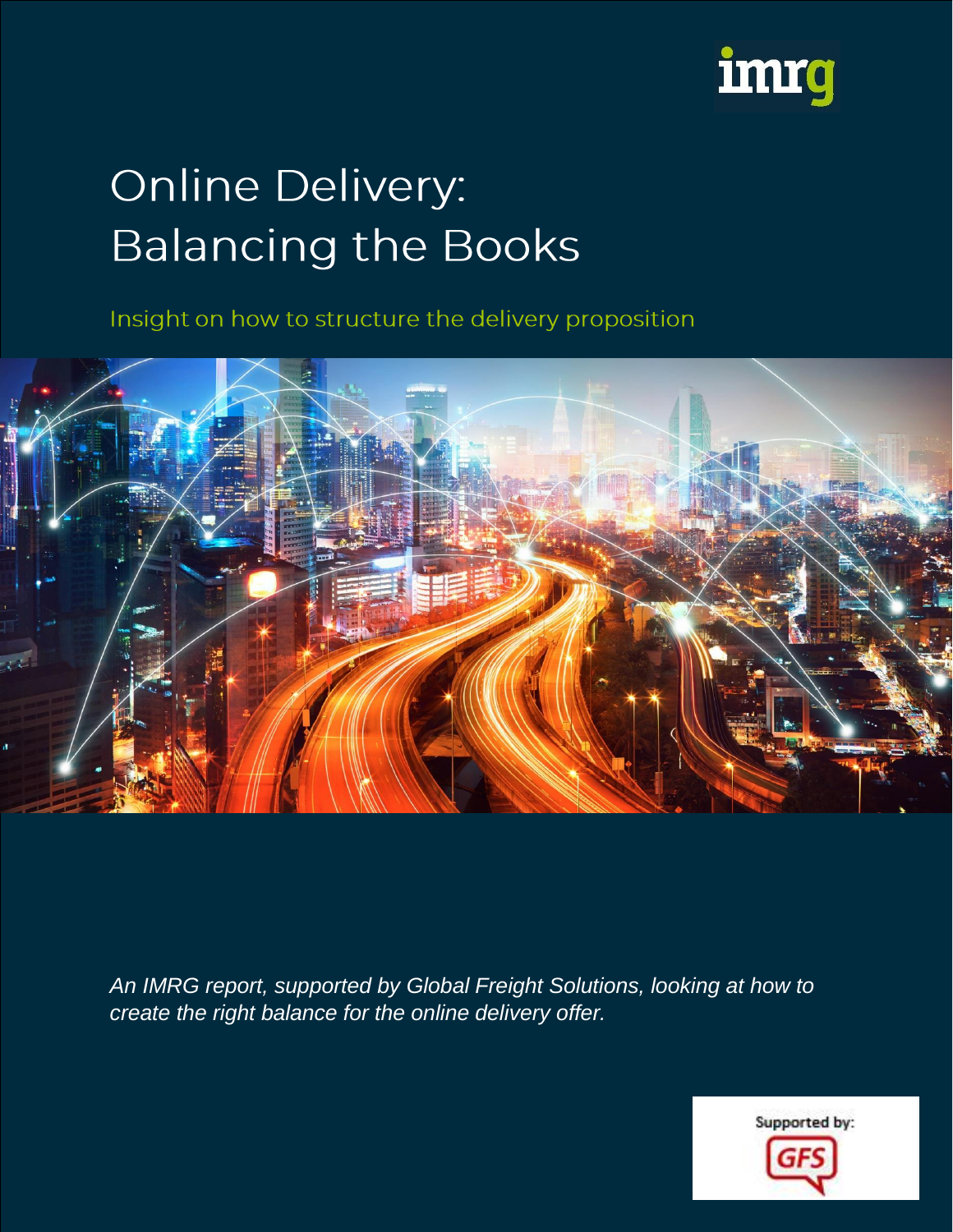# Introduction

 $\overline{a}$ 

What follows is a short thought-piece from IMRG in conjunction with GFS, introducing some new data and fresh insight on the difficult operational questions for online retailers, of creating the right balance for the online delivery offer and using it to scale the business:

- Offer too much and it becomes unsustainable on cost and capacity grounds
- Offer and deliver too little and it loses sales opportunity and customers

This paper is motivated by the agenda set by the IMRG Delivery Retailer Advisory Board which includes in its priority themes:

- Customer Experience by 2023 sustaining the service promise
- Cost to serve operational excellence in the first and final mile
- Cross-border and Brexit

It is intended to instigate debate around how to structure the delivery proposition.

#### *Commentary from Bobbie Ttooulis, GFS*

*"At GFS, as well as providing all the operational integration support, we help retailers manage their carrier and fulfilment contracts, so we get to see the full picture; where the wrong selection of service options, which may seem to be most cost efficient, actually push up customer service costs and reduce the customer experience. The right balance needs to be struck."*

It is now well understood that a strong and well executed delivery offer can drive growth, attracting and retaining customers and associated sales. The latest data from IMRG<sup>1</sup> confirms:

- 52% of shoppers have abandoned purchases at checkout because the delivery options on offer were not to their liking
	- o Research from Baymard Institute indicates that a lack of transparency (hidden costs) at checkout is responsible for as much as  $24\%$  of all cart abandonment<sup>2</sup>
- 63% of shoppers have been encouraged to repeat purchase because of a good delivery experience
- An enhanced delivery offer can encourage a higher purchase value:
	- $\circ$  Free delivery above a threshold value 77% of shoppers
		- $\circ$  Faster delivery 52% of shoppers
- Even indirect delivery experience can impact sales with 60% of shoppers confirming they have, or may have, been influenced by customer reviews or social media comments about a delivery service

 $^1$  IMRG UK Consumer Home Delivery Review – 2018 results to be published in Q1 2019

<sup>2</sup> GFS Interview - [www.postalandparceltechnologyinternational.com/opinion/how-businesses-can-use-brexit-as](http://www.postalandparceltechnologyinternational.com/opinion/how-businesses-can-use-brexit-as-an-impetus-for-growth-outside-the-eu.html)[an-impetus-for-growth-outside-the-eu.html](http://www.postalandparceltechnologyinternational.com/opinion/how-businesses-can-use-brexit-as-an-impetus-for-growth-outside-the-eu.html)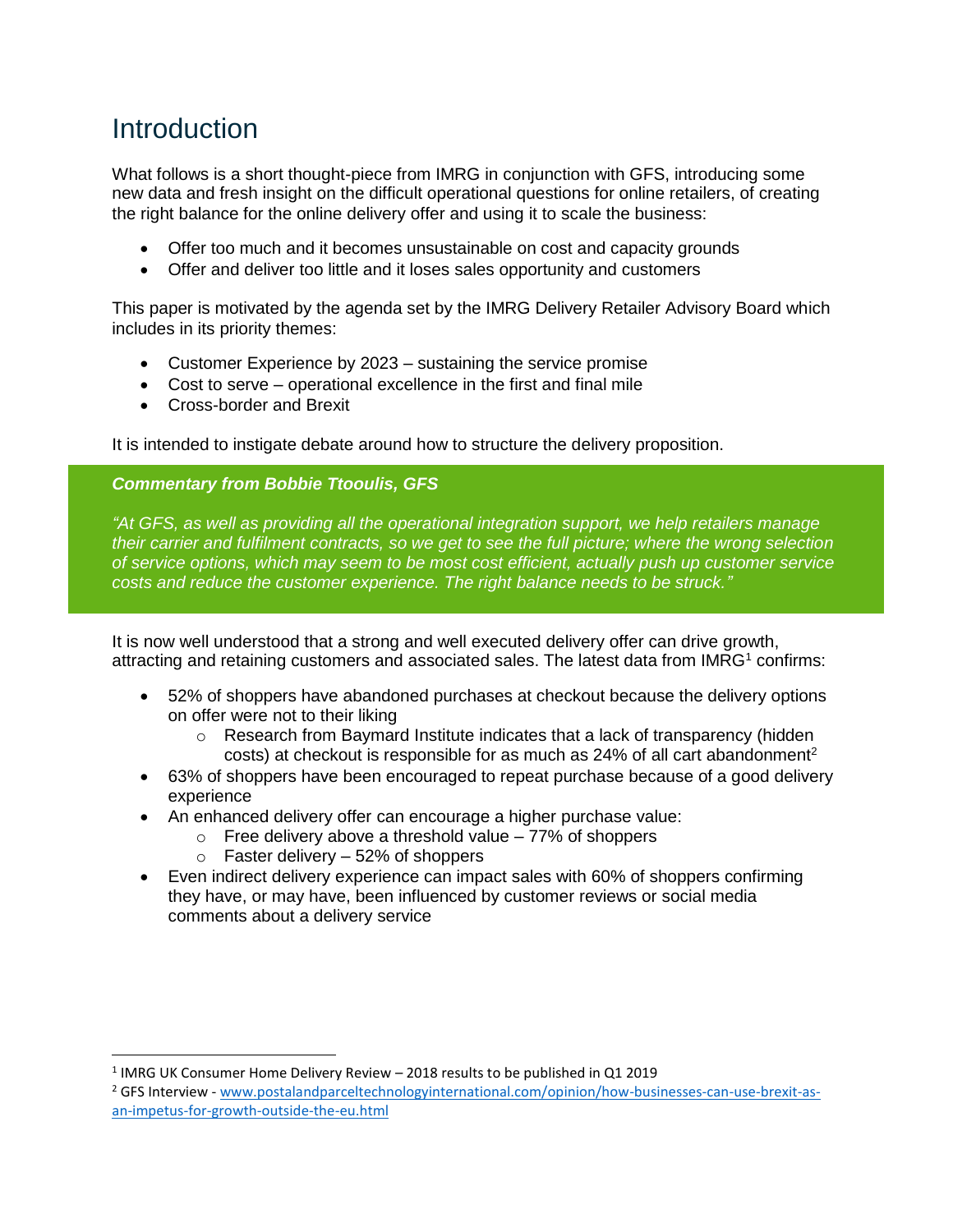On the flip side, poorly executed delivery costs retailers dearly. The latest 2018 estimates are that failed deliveries generate **up to £1.2 billion in avoidable costs** each year, for UK retailers delivering to UK shoppers<sup>3</sup>.

All good reasons to keep investing in and evolving the delivery offer. However, doing so in a fast-moving, fiercely competitive, increasingly complex global market, presents a real challenge:

- To keep up to speed with the latest developments
- Dealing with disruptive competition, constantly changing the rules of customer engagement
- In-house logistics management technology keeping pace with operational demand

Is it time to reconsider how to optimise delivery cost, service and customer experience?

## Customer Experience – Time to Think Again?

Over the past two to three years we have seen a lemming-like rush towards 'next day / no cost' delivery (the so-called 'Amazon effect') but operational and commercial common sense tells us that there can be no such thing as 'free delivery' and that the online supply chain has a finite capacity for 'everything tomorrow'.

Can we possibly sustain this approach under pressure of:

• Tighter retail margins?

 $\overline{\phantom{a}}$ 

- Continued year-on-year double digit growth in the volume of online deliveries?
- The need for operational agility to meet dynamic customer demand and competitive response?

<sup>&</sup>lt;sup>3</sup> IMRG Valuing Home Delivery Review 2018 - [https://www.imrg.org/data-and-reports/imrg-reports/valuing-home](https://www.imrg.org/data-and-reports/imrg-reports/valuing-home-delivery-review-2018/)[delivery-review-2018/](https://www.imrg.org/data-and-reports/imrg-reports/valuing-home-delivery-review-2018/)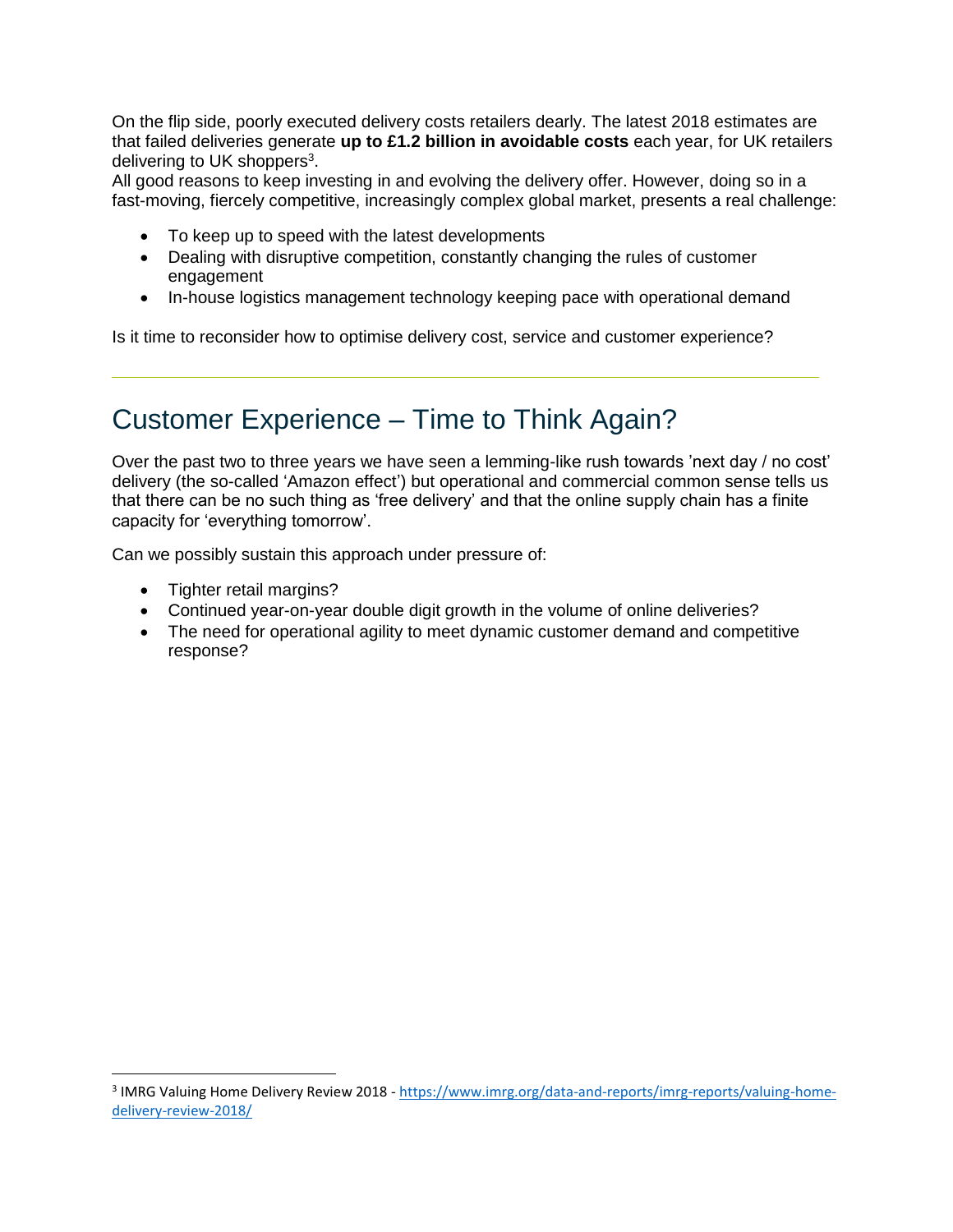The evidence is clear to see. As next day delivery has been increasingly used as the default service, so on-time delivery performance has fallen away as supply chains struggle to maintain the delivery promise<sup>4</sup>.



Is what we are now doing simply over-promising and under-delivering when the average shopper doesn't necessarily need a premium delivery every time?

The reality is that every shopper is different, and every delivery may have different requirements depending what it contains, why it has been ordered and when it has been ordered.



*Source: GFS – How to boost customer experience and grow online sales with delivery<sup>5</sup>*

Some consumer demographics will always want 'fast and free' but perhaps what most shoppers really want is a clearly communicated delivery offer where the promise, once made, is met:

 $\overline{a}$ 

<sup>4</sup> IMRG MetaPack UK Delivery Index

<sup>&</sup>lt;sup>5</sup> <https://gfsdeliver.com/boost-customer-experience-and-grow-online-sales-with-delivery/>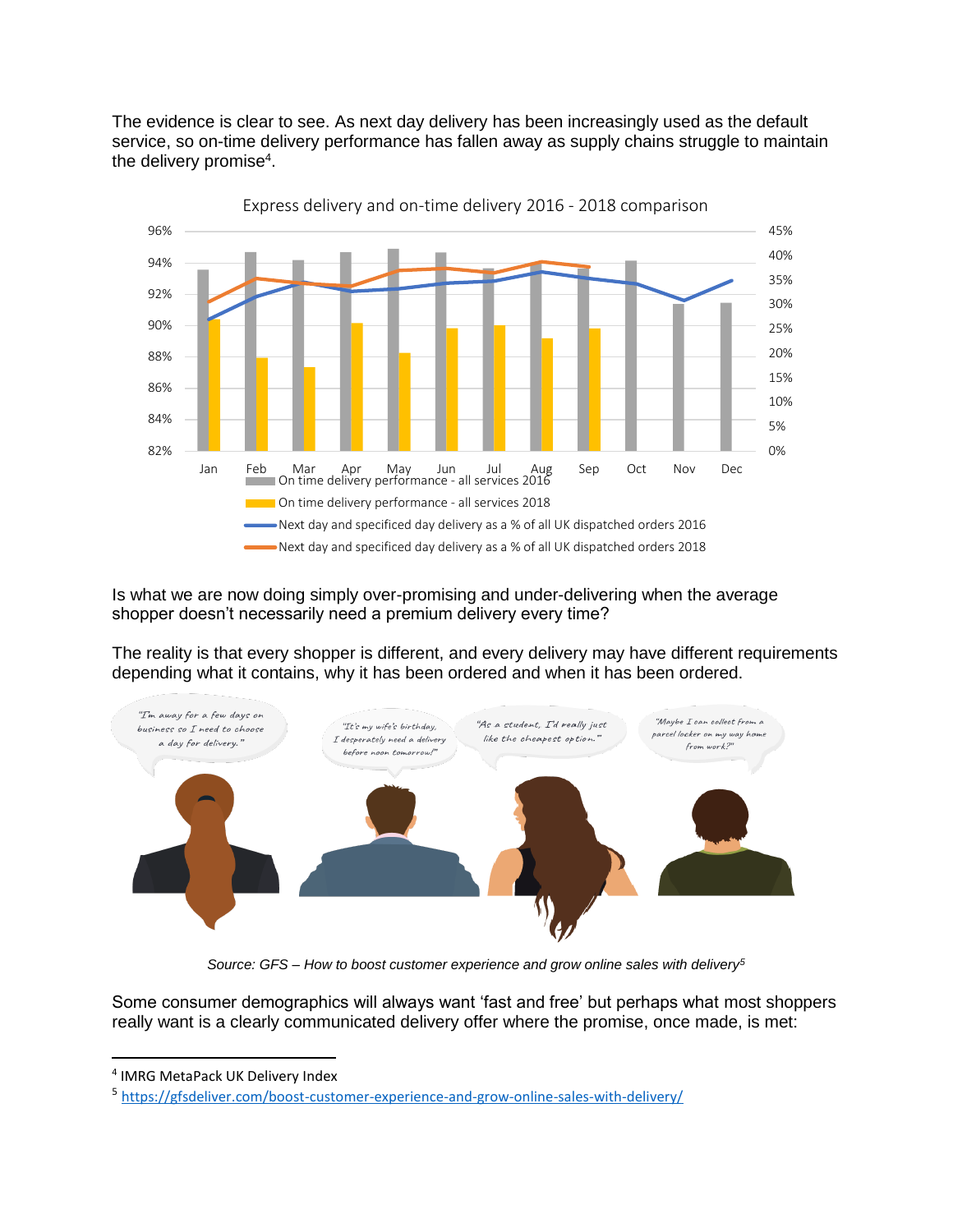- Next day as standard? *Not necessarily but I need the option*
- Free? *Nice to have of course but it depends on the cost of the product – it's the combined cost I am interested in*
- Different cost for different service levels? *Not necessarily a problem, if it's reasonable and clearly explained up front and confirmed at check out, so that I know the total order cost and what I am getting for it<sup>6</sup> . No hidden extras please<sup>7</sup>*
- Options and choice? *Certainly, as I can't predict when and how I will need each delivery. Give me a range of delivery speeds and include the option to click & collect*
- The chance to specify / give delivery advice? *Yes please, if it helps me to get my delivery on-time, first-time I would want to help<sup>8</sup>*
- Keep me informed? *Of course. I might not need next day delivery, but I do need to know when the delivery will arrive and if it's not convenient, give me the option to change the place or day. It will save time and cost for everyone. If I have changed the delivery day that's my decision and I won't hold it against you*
- Anticipate any problem *Of course, If you see a problem with my delivery don't wait for me to tell you about it*

So, what we really need is to offer a choice of services, with clear cost differentiation, that can be selected to be appropriate to each order, each customer and specific circumstances, coupled with clear information and proactive communication from pre-click to delivery.

To give this choice, retailers need to look at a multi-carrier approach, but this should be supported by wider multi-service solutions aligned with the retailer's strategic aims while recognising its operational capability. These aims will include growth, and that may mean moving into cross-border markets where the different expectations of shoppers add another level of complexity.

*Pulling business levers* 

l

Changing elements of the delivery proposition to put more focus on free, fast or convenient can have a profound impact on shopper behaviour and, therefore, associated business metrics. For example – offering free shipping can have a knock-on effect on return rates. While on the one hand it can help drive conversion (more money in), since it's free, the decision made on the part of the customer can be a bit more 'might as well' rather than 'I really need this thing' – so more items are returned (all entailing cost).

The same applies to click and collect. IMRG data shows that the average online spend for C&C orders tends to be lower; so, offering for free and incentivising people to use that channel may be good for keeping operational costs down, but bad for shopper spend.

This knock-on effect needs to be considered whenever business levers are pulled in relation to delivery proposition.

 $6$  70% of shoppers value clear delivery information prior to confirming their order

<sup>7</sup> IMRG research suggests that a £2 premium limit is what most shoppers would consider reasonable

<sup>&</sup>lt;sup>8</sup> Between 60% and 70% of shoppers value the opportunity to add delivery instructions, specify a safe-place, neighbour or delivery day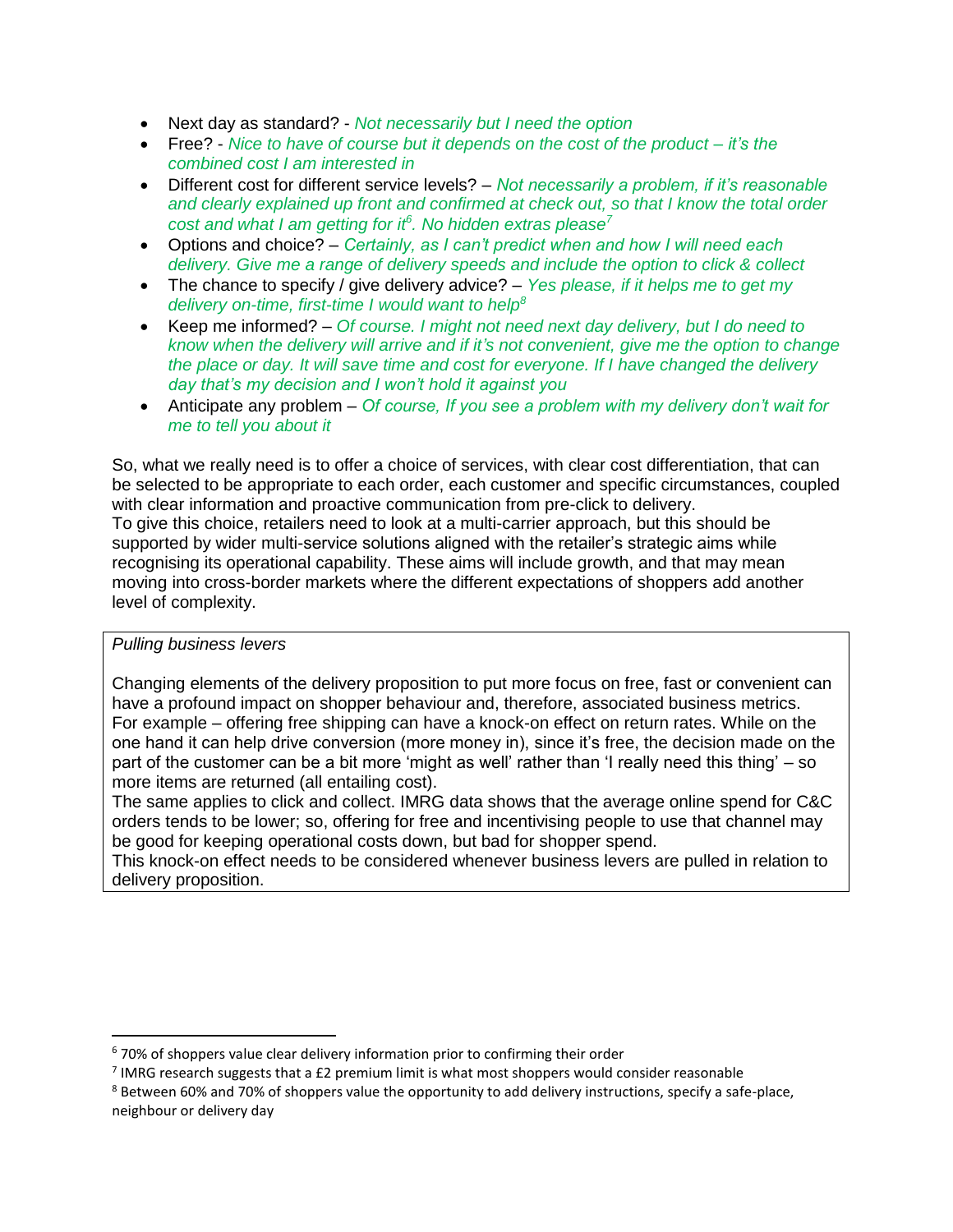# The Cross-Border Conundrum

In their recent e-book on global e-commerce growth<sup>9</sup>, GFS provide some insight into the additional thinking that must be applied when shaping the delivery offer for another geographic market.

*"In the USA next day delivery is not as commonly offered as in the UK due to the size of the country, which means that US consumers are used to longer shipping times.* 

*German consumers are known for their high return rates and this returns culture also means many Germans prefer to pay by invoice, only making payment once items have been received and they have decided to keep them.* 

*Offering a delivery service that is familiar and comfortable gives international consumers the confidence to place an order, helping to build a reputable presence in target markets."*

The popular phrase for this is 'localisation' and if we need to move towards more tailored services for UK shoppers, we need to adapt this again for cross-border consumers.

### The Brexit Effect

As we get closer to March 2019 the Brexit Effect comes more into play.

So far it has provided opportunities for online selling into Europe with a weaker  $\epsilon$  making UK retailers attractive to EU shoppers. Since the referendum decision at the end of June 2016, we have seen the proportion of UK cross-border volume going to  $\epsilon$  destinations, increase.



<sup>9</sup> https://gfsdeliver.com/ebook-how-to-grow-global-ecommerce-sales-with-delivery/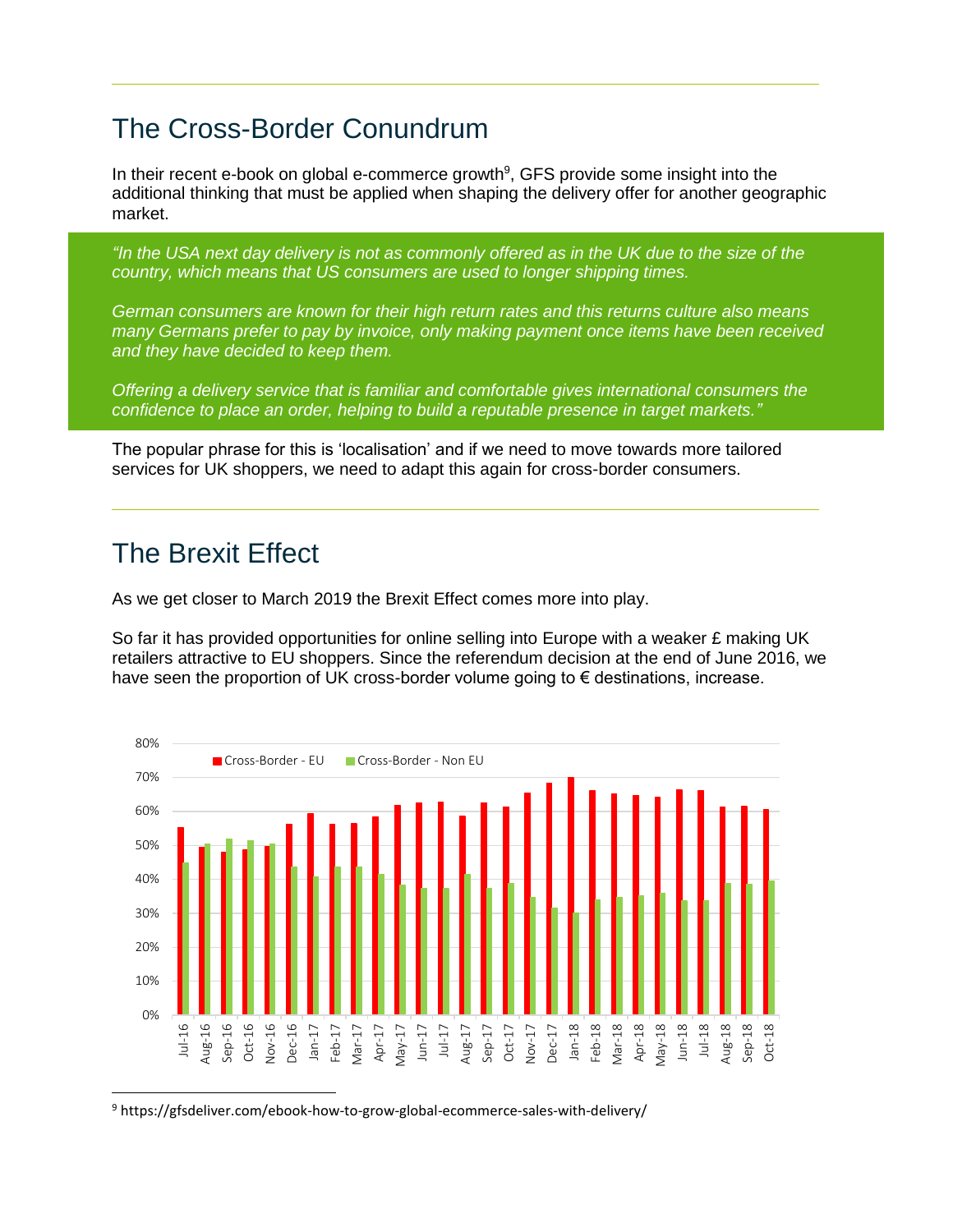However, this may be about to change.

Even with the draft Brexit deal out in the open there will still be a lot to understand about dealing with the EU in the coming months and years, so prudence suggests contingency plans must be made, to include:

- Expecting longer cross-border delivery lead times especially on road-based routes
- Planning for changes in customer messaging in order to manage expectations
- Reviewing all HS code classification to ensure products attract the correct duties and taxes
- Enabling transparent delivery and duty cost information at point of checkout to protect / grow conversion
- Implementing growth strategies in non-EU markets
- Implement paperless trading (PLT) services for non-UK destinations to speed customs clearance and reduce transit times

Even the most optimistic of us is now anticipating longer and more complex duty and tax processes, and higher delivery costs with longer delivery lead times into EU markets.

A recent GFS-Tamebay survey suggests that delivery service considerations come second only to those about taxes and duties as the biggest challenges to cross-border growth for its surveyed retailers<sup>10</sup> - specifically:

- Managing delivery costs 29%
- A lack of expertise on the best services to access 19%

However, the cross-border growth opportunity is too important to back away and, of course, Brexit does not herald the end of cross-border ecommerce, just perhaps a change in how and where to trade.

Brexit may actually be a catalyst for growth and diversification, opening new, high growth / high volume markets. In fact, the GFS–Tamebay survey showed that three-quarters of its survey group expect international sales to grow significantly over the next two years.

The survey identifies the top two targets for its respondents as the USA (64%) and Australia (17%) and IMRG data backs this up, recording that these English-speaking destinations have been responsible for 18% and 9% of all UK cross-border volume over the past six months.

Within Europe, France (15% of UK volume) and Germany (7% of UK volume) lead the way and this is not surprising as they are the largest e-commerce markets in Europe (behind the UK). However, the other largest markets identified by GFS are all non-EU:

- China: \$499bn
- USA: \$409bn
- Japan: \$111bn
- Germany: \$63.9bn
- France: \$44bn

 $\overline{\phantom{a}}$ 

• South Korea: \$41bn

 $10$  A survey of 100 retailers with an annual turnover in excess of £1 million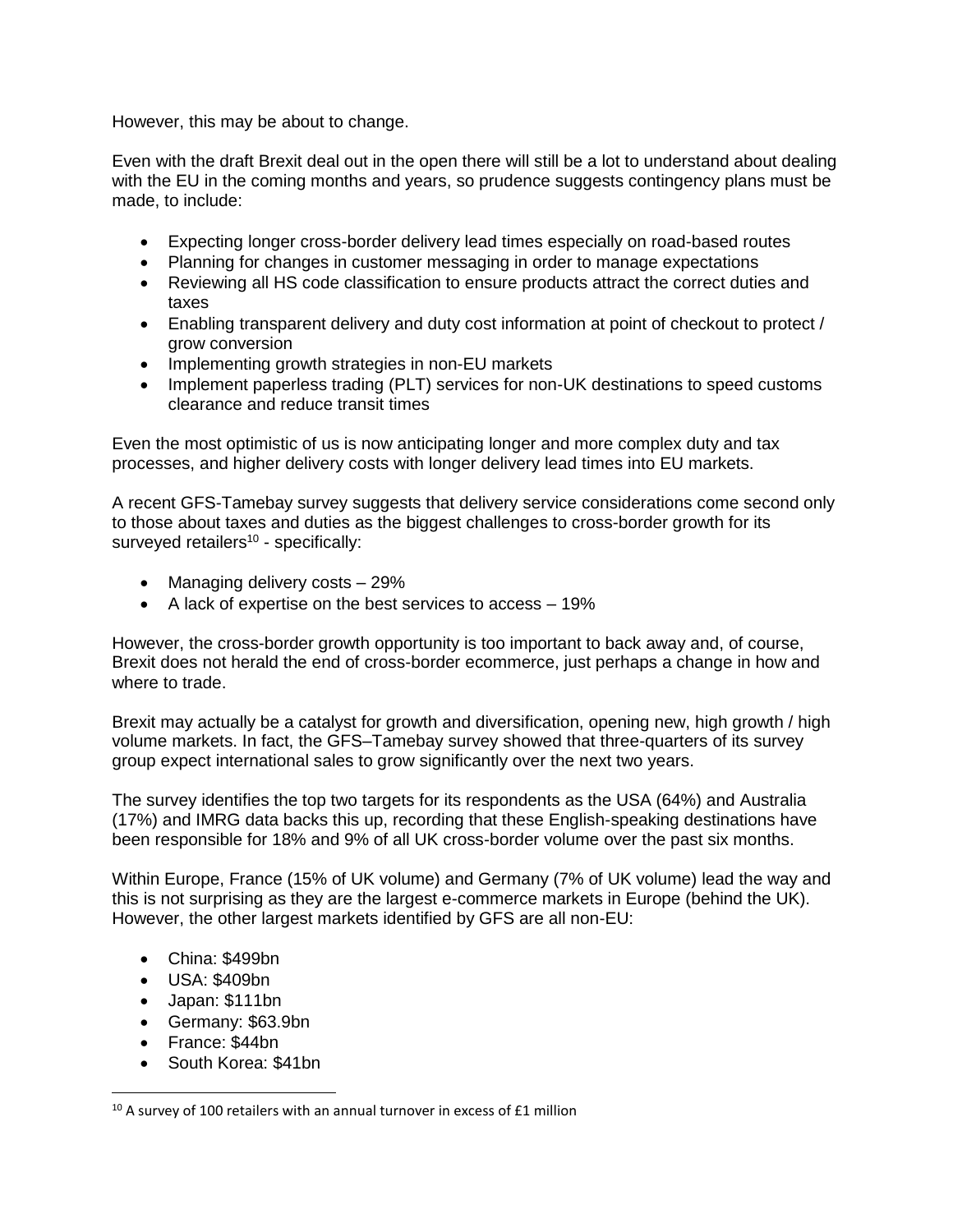- Russia: \$27bn
- Canada: \$22bn
- Brazil: \$18bn

Apart from the USA, all the other non-EU markets are yet to take any significant share of UK cross-border online volume. An opportunity in the making.

# The Dilemma

So, the challenge for emerging retailers is how to provide a delivery offer that gives a more specific and more sustainable customer experience with better control of costs in both the UK and cross-border environments.

As suggested earlier, this requires a multi-carrier approach enabling access to a range of delivery services, using order characteristics and specific customer requirement to offer the right delivery solution from a sensible set of options relevant to the destination country.

Most large retailers use service optimisation solutions that do this and integrate with their chosen carrier partners, producing the necessary labels, electronic manifests, and providing tracking and status information. Aspiring retailers that don't do this need to be looking this way towards:

- Streamlining the fulfilment operation (labelling, manifest production, consolidated and coordinated dispatch)
- Customer experience support customer service, proactive tracking
- Optimal cost management consolidated buying of carrier services
- Consultancy support

As a minimum, the delivery offer should cover:

- Delivery to a designated address
	- $\circ$  A standard option perhaps 'free' or at low cost, perhaps threshold related
	- $\circ$  An express option at a small premium
	- o A timed / specified day option (if available) which may include weekend and / or evening – at a higher premium
- At least one click & collect option (if available):
	- $\circ$  In-store (from the retailer's own store network if applicable) free
	- $\circ$  Third-party (pick-up point / locker depending on local customer preference) at a lower cost than the standard designated address delivery

This must be supported with clear communication of the delivery offer in advance of browsing (home page, product page and FAQs), proactive customer services and ongoing cost management:

- Accurate cross-border duty, tax and delivery cost calculations to be shown at checkout
- Pre-delivery alerts to tell the customer when to expect delivery, providing the option to make changes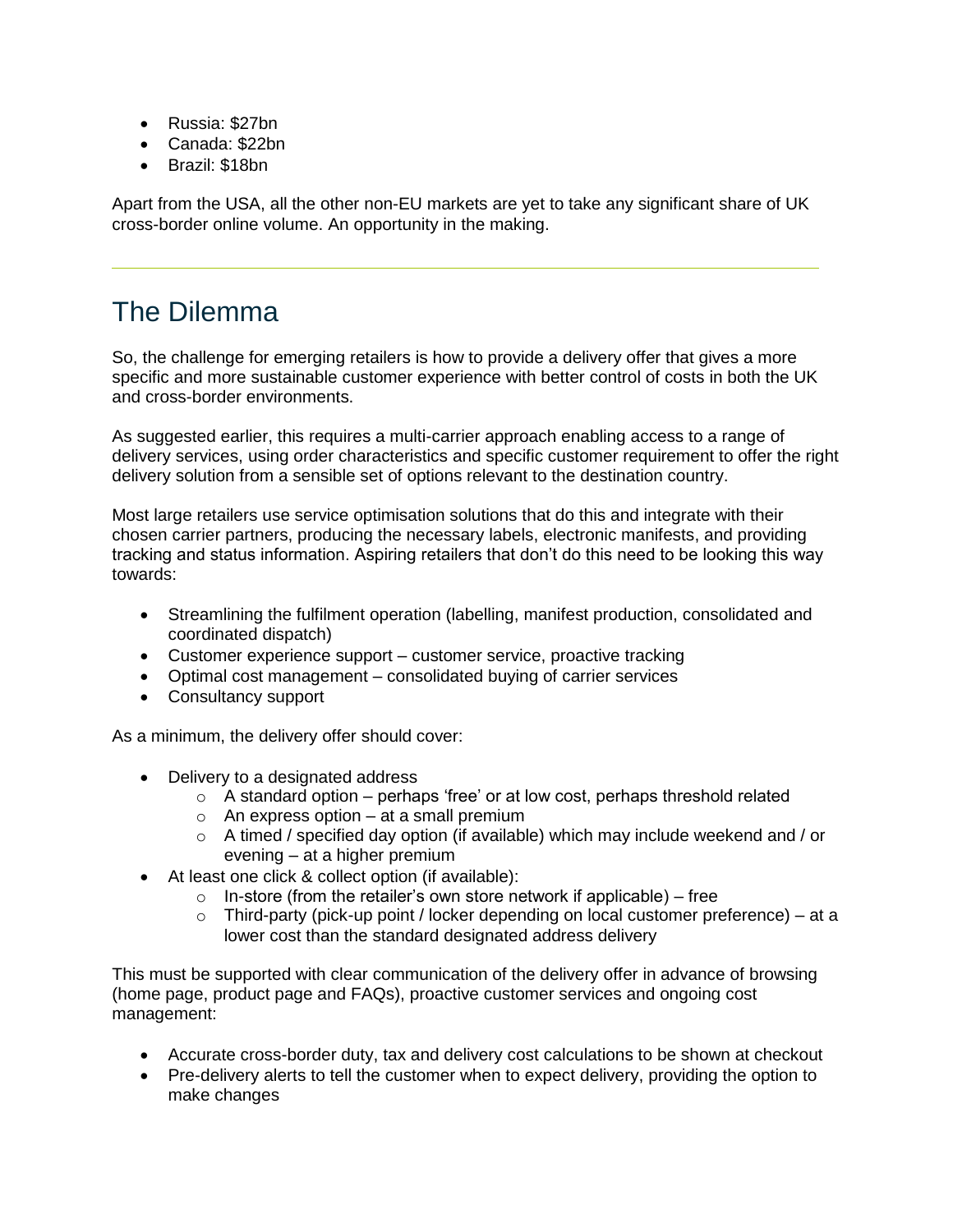- Full tracking, tracking management, intervention and communication in case of delay
- Dynamic cost management to ensure the best rates by route / service at any time
	- $\circ$  Consolidation with other retailer volumes is one way to punch above your weight

All these solutions exist: it is often just a question of pulling them together, but when you are busy running the business it's hard to stop and look around sometimes.

# In Conclusion

We have argued it is possible to compete with the blanket approach of 'next day / no cost', which is not sustainable and not necessary for most customers, as long as a well communicated, well executed service offer is provided.

By the same token, not every retailer has the same volume and resources, so should not necessarily try to follow the herd. Each should think about their specific delivery offer in the context of their capability, capacity, customer demographic and commercial strategy.

But they should not be restrained by what can only be done in-house – there is help available through managed service experts who can help emerging retailers scale their business costeffectively.

# About IMRG

For over 20 years, IMRG (Interactive Media in Retail Group) has been the voice of online retail in the UK. We are a membership community comprising businesses of all sizes – multichannel and pure-play, SME and multinational, and solution providers to industry.



We support our members through a range of activities – including market tracking and insight, benchmarking and best practice sharing.

Our indexes provide in-depth intelligence on online sales, mobile sales, delivery trends and over 40 additional KPIs.Our goal is to ensure our members have the information and resources they need to succeed in rapidly-evolving markets – both domestically and internationally.

# About GFS

GFS is the trusted delivery partner behind some of the UK's fastest growing ecommerce brands like Molton Brown, Dune, Superdrug and Mamas and Papas. Established in 2001, GFS is one of the largest providers of flexible and affordable multi-carrier, managed parcel services with GFS Technology and proactive support included.



**ENTERPRISE CARRIER MANAGEMENT**